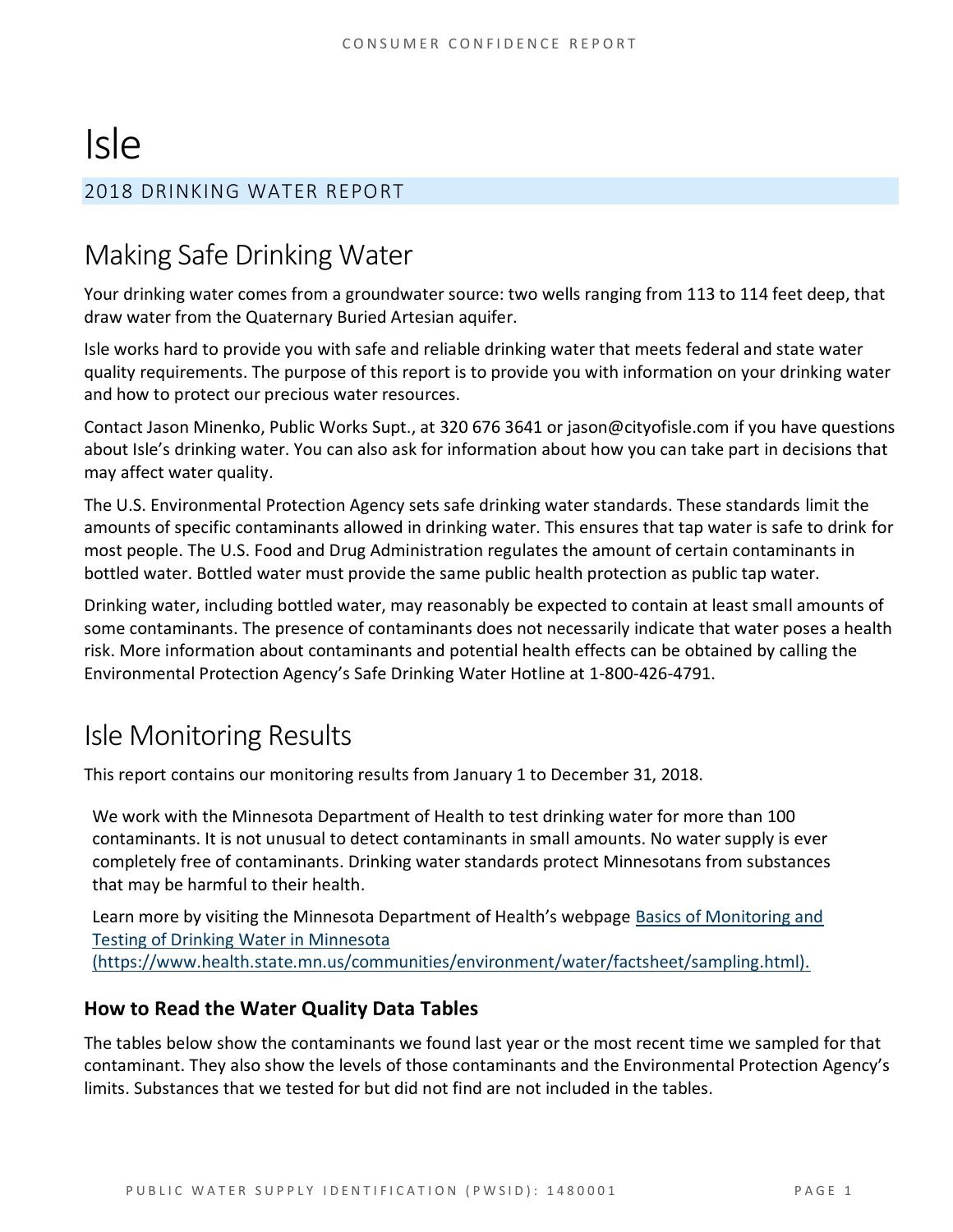We sample for some contaminants less than once a year because their levels in water are not expected to change from year to year. If we found any of these contaminants the last time we sampled for them, we included them in the tables below with the detection date.

We may have done additional monitoring for contaminants that are not included in the Safe Drinking Water Act. To request a copy of these results, call the Minnesota Department of Health at 651-201-4700 or 1-800-818-9318 between 8:00 a.m. and 4:30 p.m., Monday through Friday.

## **Definitions**

- **EXECT AL (Action Level):** The concentration of a contaminant which, if exceeded, triggers treatment or other requirements which a water system must follow.
- **EPA:** Environmental Protection Agency
- **MCL (Maximum contaminant level)**: The highest level of a contaminant that is allowed in drinking water. MCLs are set as close to the MCLGs as feasible using the best available treatment technology.
- **EXTED MCLG (Maximum contaminant level goal)**: The level of a contaminant in drinking water below which there is no known or expected risk to health. MCLGs allow for a margin of safety.
- **Example 1 Assessment:** A Level 1 assessment is a study of the water system to identify potential problems and determine (if possible) why total coliform bacteria have been found in our water system.
- **Example 2 Assessment:** A Level 2 assessment is a very detailed study of the water system to identify potential problems and determine (if possible) why an E. coli MCL violation has occurred and/or why total coliform bacteria have been found in our water system on multiple occasions.
- **MRDL (Maximum residual disinfectant level):** The highest level of a disinfectant allowed in drinking water. There is convincing evidence that addition of a disinfectant is necessary for control of microbial contaminants.
- **MRDLG (Maximum residual disinfectant level goal)**: The level of a drinking water disinfectant below which there is no known or expected risk to health. MRDLGs do not reflect the benefits of the use of disinfectants to control microbial contaminants.
- **NA (Not applicable)**: Does not apply.
- **NTU (Nephelometric Turbidity Units)**: A measure of the cloudiness of the water (turbidity).
- **pCi/l (picocuries per liter)**: A measure of radioactivity.
- **ppb (parts per billion)**: One part per billion in water is like one drop in one billion drops of water, or about one drop in a swimming pool. ppb is the same as micrograms per liter (μg/l).
- **ppm (parts per million)**: One part per million is like one drop in one million drops of water, or about one cup in a swimming pool. ppm is the same as milligrams per liter (mg/l).
- **PWSID:** Public water system identification.
- **TT (Treatment Technique):** A required process intended to reduce the level of a contaminant in drinking water.
- **Variances and Exemptions**: State or EPA permission not to meet an MCL or a treatment technique under certain conditions.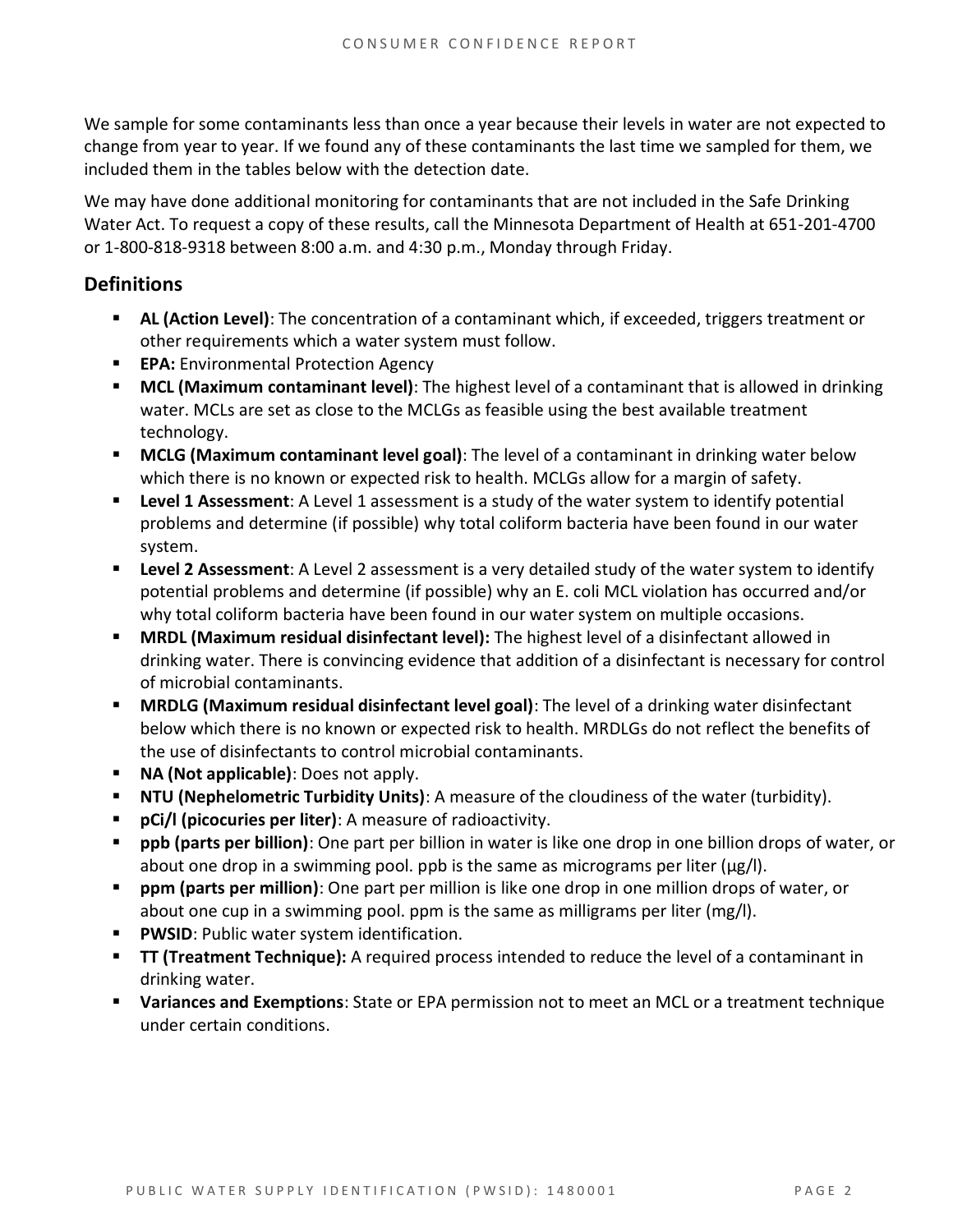# **Monitoring Results – Regulated Substances**

| LEAD AND COPPER - Tested at customer taps.                   |                                              |                                         |                                                   |                                                                             |                  |                                        |  |
|--------------------------------------------------------------|----------------------------------------------|-----------------------------------------|---------------------------------------------------|-----------------------------------------------------------------------------|------------------|----------------------------------------|--|
| <b>Contaminant</b><br>(Date, if sampled<br>in previous year) | EPA's<br><b>Action</b><br>Level              | EPA's<br><b>Ideal</b><br>Goal<br>(MCLG) | 90% of<br><b>Results Were</b><br><b>Less Than</b> | <b>Number</b><br><b>of</b><br><b>Homes</b><br>with<br>High<br><b>Levels</b> | <b>Violation</b> | <b>Typical Sources</b>                 |  |
| Copper<br>(07/25/18)                                         | 90% of<br>homes<br>less<br>than $1.3$<br>ppm | 0 ppm                                   | $0.26$ ppm                                        | 0 out of<br>10                                                              | NO.              | Corrosion of<br>household<br>plumbing. |  |
| Lead (07/25/18)                                              | 90% of<br>homes<br>less<br>than 15<br>ppb    | 0 ppb                                   | $2.8$ ppb                                         | 0 out of<br>10                                                              | NO.              | Corrosion of<br>household<br>plumbing. |  |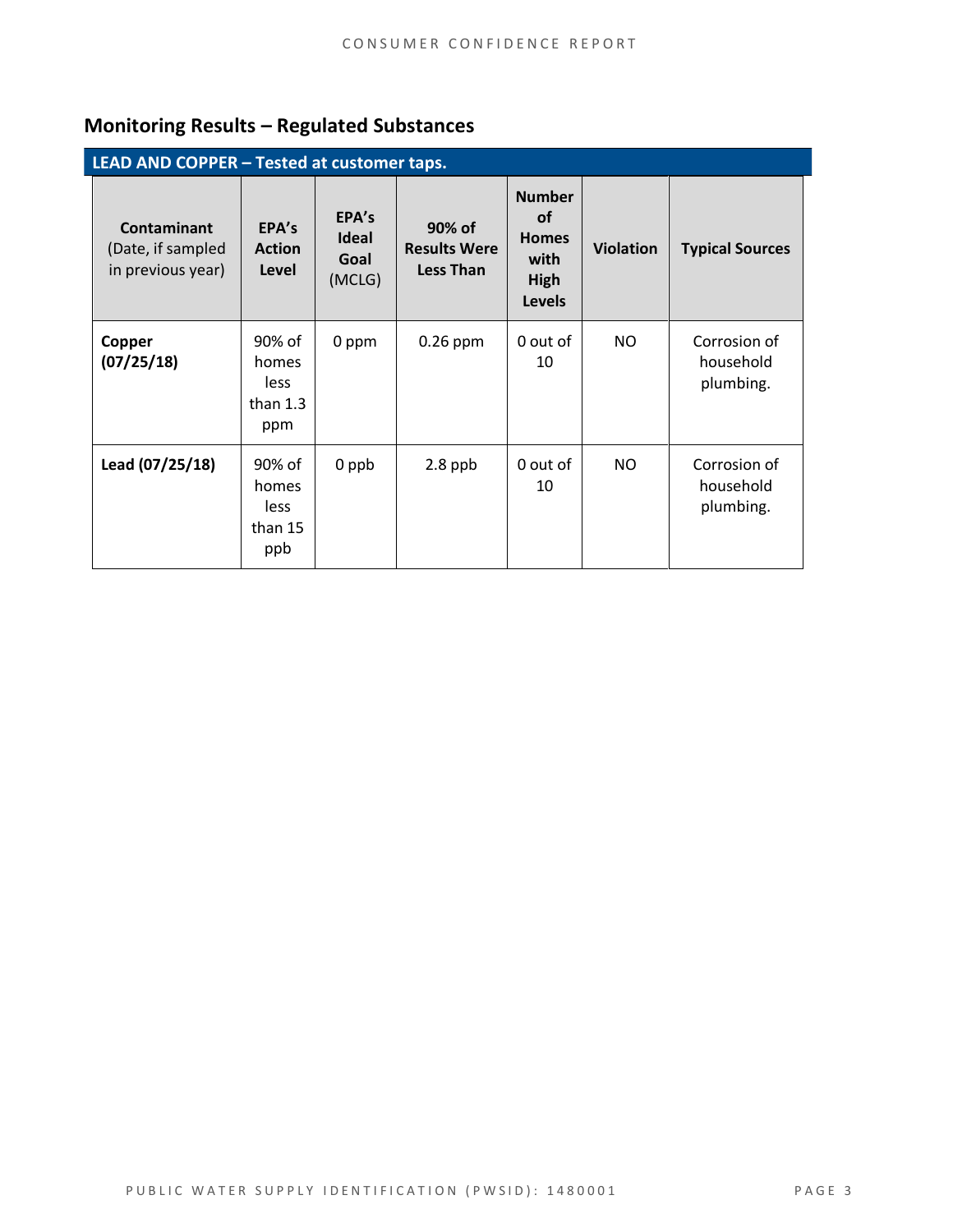| <b>INORGANIC &amp; ORGANIC CONTAMINANTS - Tested in drinking water.</b> |                         |                                         |                                                                                    |                                                                     |                  |                                                                                                                                    |
|-------------------------------------------------------------------------|-------------------------|-----------------------------------------|------------------------------------------------------------------------------------|---------------------------------------------------------------------|------------------|------------------------------------------------------------------------------------------------------------------------------------|
| <b>Contaminant</b> (Date, if<br>sampled in previous<br>year)            | EPA's<br>Limit<br>(MCL) | EPA's<br><b>Ideal</b><br>Goal<br>(MCLG) | <b>Highest</b><br><b>Average or</b><br><b>Highest Single</b><br><b>Test Result</b> | <b>Range of</b><br><b>Detected</b><br><b>Test</b><br><b>Results</b> | <b>Violation</b> | <b>Typical</b><br><b>Sources</b>                                                                                                   |
| Barium (07/20/17)                                                       | 2 ppm                   | 2 ppm                                   | $0.08$ ppm                                                                         | N/A                                                                 | <b>NO</b>        | Discharge of<br>drilling wastes;<br>Discharge from<br>metal<br>refineries;<br>Erosion of<br>natural<br>deposit.                    |
| Arsenic (07/20/17)                                                      | $10.4$ ppb              | $0$ ppb                                 | $1.85$ ppb                                                                         | N/A                                                                 | <b>NO</b>        | Erosion of<br>natural<br>deposits;<br>Runoff from<br>orchards;<br>Runoff from<br>glass and<br>electronics<br>production<br>wastes. |

| <b>CONTAMINANTS RELATED TO DISINFECTION - Tested in drinking water.</b> |                                        |                                                  |                                                                                    |                                                              |                  |                                                  |  |
|-------------------------------------------------------------------------|----------------------------------------|--------------------------------------------------|------------------------------------------------------------------------------------|--------------------------------------------------------------|------------------|--------------------------------------------------|--|
| Substance (Date, if<br>sampled in<br>previous year)                     | <b>EPA's Limit</b><br>(MCL or<br>MRDL) | EPA's<br><b>Ideal Goal</b><br>(MCLG or<br>MRDLG) | <b>Highest</b><br><b>Average or</b><br><b>Highest Single</b><br><b>Test Result</b> | Range of<br><b>Detected</b><br><b>Test</b><br><b>Results</b> | <b>Violation</b> | <b>Typical Sources</b>                           |  |
| <b>Total</b><br><b>Trihalomethanes</b><br>(TTHMs)                       | 80 ppb                                 | N/A                                              | $11.9$ ppb                                                                         | N/A                                                          | NO.              | By-product of<br>drinking water<br>disinfection. |  |
| <b>Total Haloacetic</b><br>Acids (HAA)                                  | 60 ppb                                 | N/A                                              | 6 ppb                                                                              | N/A                                                          | NO.              | By-product of<br>drinking water<br>disinfection. |  |
| <b>Total Chlorine</b>                                                   | $4.0$ ppm                              | $4.0$ ppm                                        | $0.46$ ppm                                                                         | $0.11 -$<br>$0.50$ ppm                                       | NO.              | Water additive used<br>to control microbes.      |  |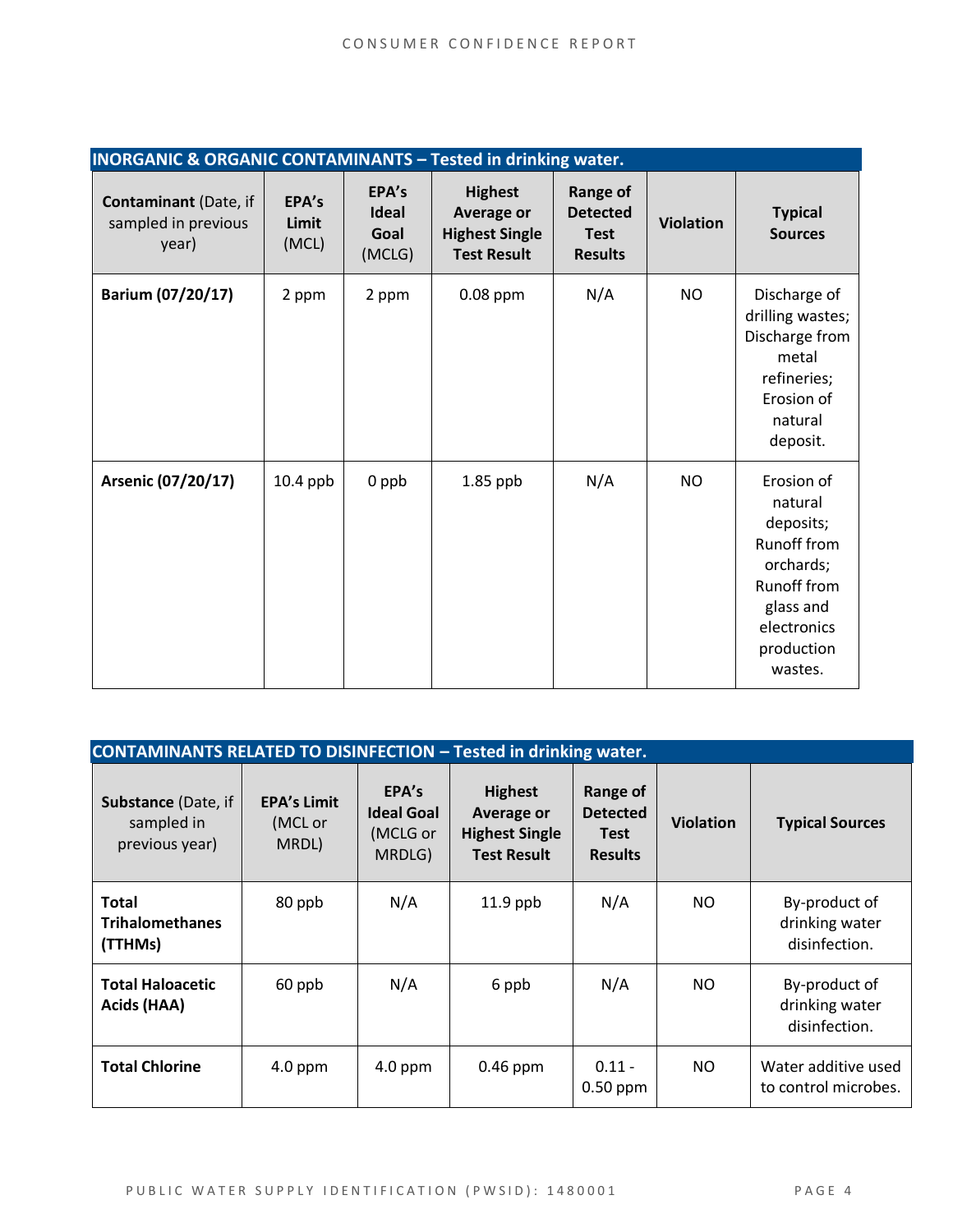#### Total HAA refers to HAA5

| <b>OTHER SUBSTANCES - Tested in drinking water.</b>        |                         |                                      |                                                                          |                                                              |                  |                                                                                        |  |
|------------------------------------------------------------|-------------------------|--------------------------------------|--------------------------------------------------------------------------|--------------------------------------------------------------|------------------|----------------------------------------------------------------------------------------|--|
| <b>Substance (Date, if</b><br>sampled in previous<br>year) | EPA's<br>Limit<br>(MCL) | EPA's<br><b>Ideal Goal</b><br>(MCLG) | <b>Highest Average or</b><br><b>Highest Single Test</b><br><b>Result</b> | Range of<br><b>Detected</b><br><b>Test</b><br><b>Results</b> | <b>Violation</b> | <b>Typical</b><br><b>Sources</b>                                                       |  |
| <b>Fluoride</b>                                            | $4.0$ ppm               | $4.0$ ppm                            | $0.81$ ppm                                                               | $0.66 -$<br>0.80<br>ppm                                      | NO.              | Erosion of<br>natural<br>deposits;<br>Water<br>additive to<br>promote<br>strong teeth. |  |

# **Potential Health Effects and Corrective Actions (If Applicable)**

## **Some People Are More Vulnerable to Contaminants in Drinking Water**

Some people may be more vulnerable to contaminants in drinking water than the general population. Immuno-compromised persons such as persons with cancer undergoing chemotherapy, persons who have undergone organ transplants, people with HIV/AIDS or other immune system disorders, some elderly, and infants can be particularly at risk from infections. The developing fetus and therefore pregnant women may also be more vulnerable to contaminants in drinking water. These people or their caregivers should seek advice about drinking water from their health care providers. EPA/Centers for Disease Control (CDC) guidelines on appropriate means to lessen the risk of infection by *Cryptosporidium* and other microbial contaminants are available from the Safe Drinking Water Hotline at 1-800-426-4791.

# Learn More about Your Drinking Water

## **Drinking Water Sources**

Minnesota's primary drinking water sources are groundwater and surface water. Groundwater is the water found in aquifers beneath the surface of the land. Groundwater supplies 75 percent of Minnesota's drinking water. Surface water is the water in lakes, rivers, and streams above the surface of the land. Surface water supplies 25 percent of Minnesota's drinking water.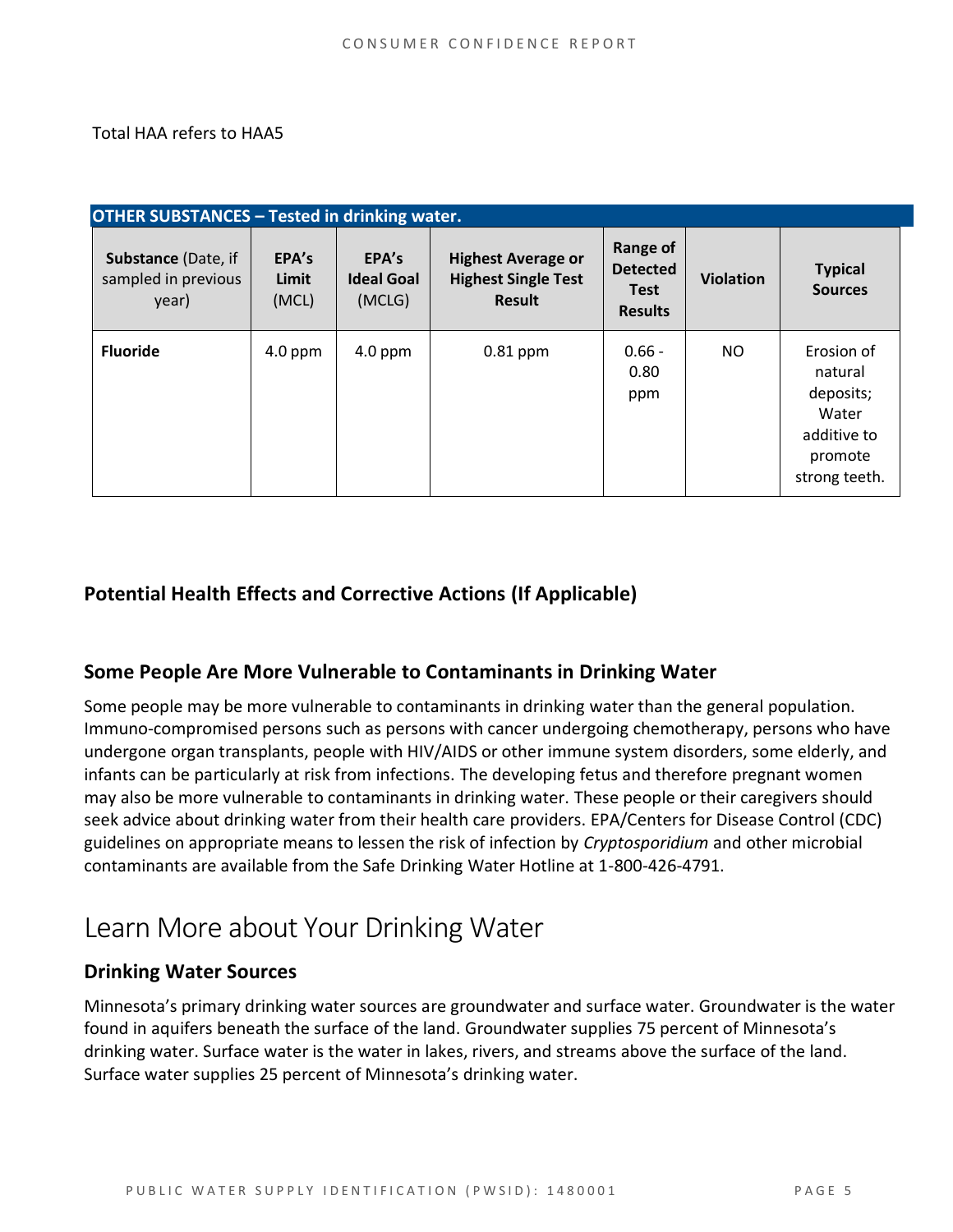Contaminants can get in drinking water sources from the natural environment and from people's daily activities. There are five main types of contaminants in drinking water sources.

- **Microbial contaminants,** such as viruses, bacteria, and parasites. Sources include sewage treatment plants, septic systems, agricultural livestock operations, pets, and wildlife.
- **Inorganic contaminants** include salts and metals from natural sources (e.g. rock and soil), oil and gas production, mining and farming operations, urban stormwater runoff, and wastewater discharges.
- **Pesticides and herbicides** are chemicals used to reduce or kill unwanted plants and pests. Sources include agriculture, urban stormwater runoff, and commercial and residential properties.
- **Organic chemical contaminants** include synthetic and volatile organic compounds. Sources include industrial processes and petroleum production, gas stations, urban stormwater runoff, and septic systems.
- Radioactive contaminants such as radium, thorium, and uranium isotopes come from natural sources (e.g. radon gas from soils and rock), mining operations, and oil and gas production.

The Minnesota Department of Health provides information about your drinking water source(s) in a source water assessment, including:

- How Isle is protecting your drinking water source(s);
- Nearby threats to your drinking water sources;
- How easily water and pollution can move from the surface of the land into drinking water sources, based on natural geology and the way wells are constructed.

Find your source water assessment at [Source Water Assessments](https://www.health.state.mn.us/communities/environment/water/swp/swa)  [\(https://www.health.state.mn.us/communities/environment/water/swp/swa\)](https://www.health.state.mn.us/communities/environment/water/swp/swa) or call 651-201-4700 or 1- 800-818-9318 between 8:00 a.m. and 4:30 p.m., Monday through Friday.

## **Lead in Drinking Water**

You may be in contact with lead through paint, water, dust, soil, food, hobbies, or your job. Coming in contact with lead can cause serious health problems for everyone. There is no safe level of lead. Babies, children under six years, and pregnant women are at the highest risk.

Lead is rarely in a drinking water source, but it can get in your drinking water as it passes through lead service lines and your household plumbing system. Isle provides high quality drinking water, but it cannot control the plumbing materials used in private buildings.

Read below to learn how you can protect yourself from lead in drinking water.

- 1. **Let the water run** for 30-60 seconds before using it for drinking or cooking if the water has not been turned on in over six hours. If you have a lead service line, you may need to let the water run longer. A service line is the underground pipe that brings water from the main water pipe under the street to your home.
	- You can find out if you have a lead service line by contacting your public water system, or you can check by following the steps at: [https://www.mprnews.org/story/2016/06/24/npr-find-lead](https://www.mprnews.org/story/2016/06/24/npr-find-lead-pipes-in-your-home)[pipes-in-your-home](https://www.mprnews.org/story/2016/06/24/npr-find-lead-pipes-in-your-home)
	- The only way to know if lead has been reduced by letting it run is to check with a test. If letting the water run does not reduce lead, consider other options to reduce your exposure.